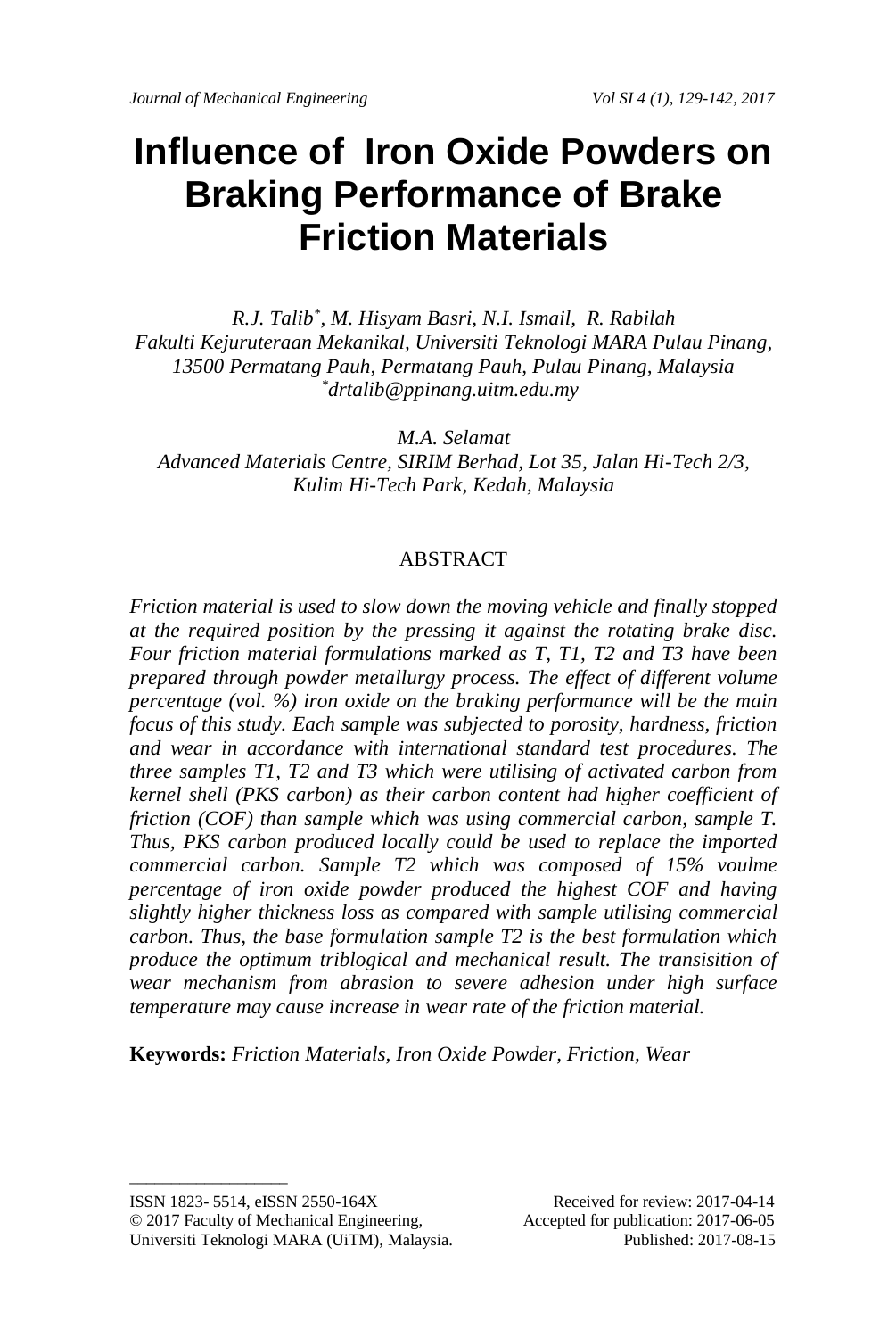# **Introduction**

The braking system is used for slowing the moving vehicle and finally stops by means of friction generated between the brake friction material and the rotating brake disc or drum. The ingredients in the friction material formulation play the crucial factor in determining the coefficient of friction (COF) in the newly developed barke friction materials. The friction material should has a stable COF level over a wide range of operating parameters such as speeds, applied pressure, temperatures, dry and wet conditions. The COF shall be able to return to the pre-fade COF level on cooling (recovery). It shall also have a lower wear rate for long life and not produce noise and vibration during braking.

The resistance against the motion resulted in increased in temperature of friction materials and the brake disc or drum. The COF of the friction materials will fall dramatically at threshold temperature due to the decomposition of polymeric materials in the brake material formulation. The decomposition of organic material starts at 230 OC and the organic contents further decreased with increasing surface temperature [1]. The formation of carbonaceous residues is observed under high surface temperature which subsequently increased friction material exponentially [2]. High surface temperature will decrease yield strength and lead to change real contact configuration [3], subsequently increased the wear rate of the friction material during braking process.

Friction materials are multi-component composites and the ingredints in the formulation become increasingly complex in order to cover the properties of asbestos which have been banned by most advanced countries. Thus, their physical, mechanical and tribological behaviors cannot be predicted based on type of ingredients and volume percentage used in the formulation . Each newly developed friction material needs to be tested and evaluated in the laboratory as well as on-road braking performances before the developed product can be used on the road [4].

Brake friction ingredients are categories into four types; (i) reinforcing fibre, (ii) binder, (iii) friction modifier and (iv) filler [5]. The friction modifier materials such metal powders, carbon, kenaf are introduced into the formulation to improve COF and wear resistance. Iron oxide powder is used as a friction modifier which will improve the coefficient of friction as well as cleaning the brake disc. On the other hand, graphite provides friction stability at high surface temperature and prevent friction material from micro-stick to rotor. Palm kernel shell are consist of elements that can be used in fabrication of brake friction as a replacement for asbestos [6,7].

In this work, the study was focused on the effect of different vol. % of iron oxide powder on the mechanical properties and friction behavior in the composition of brake friction materilas. The adaptability of PKS carbon in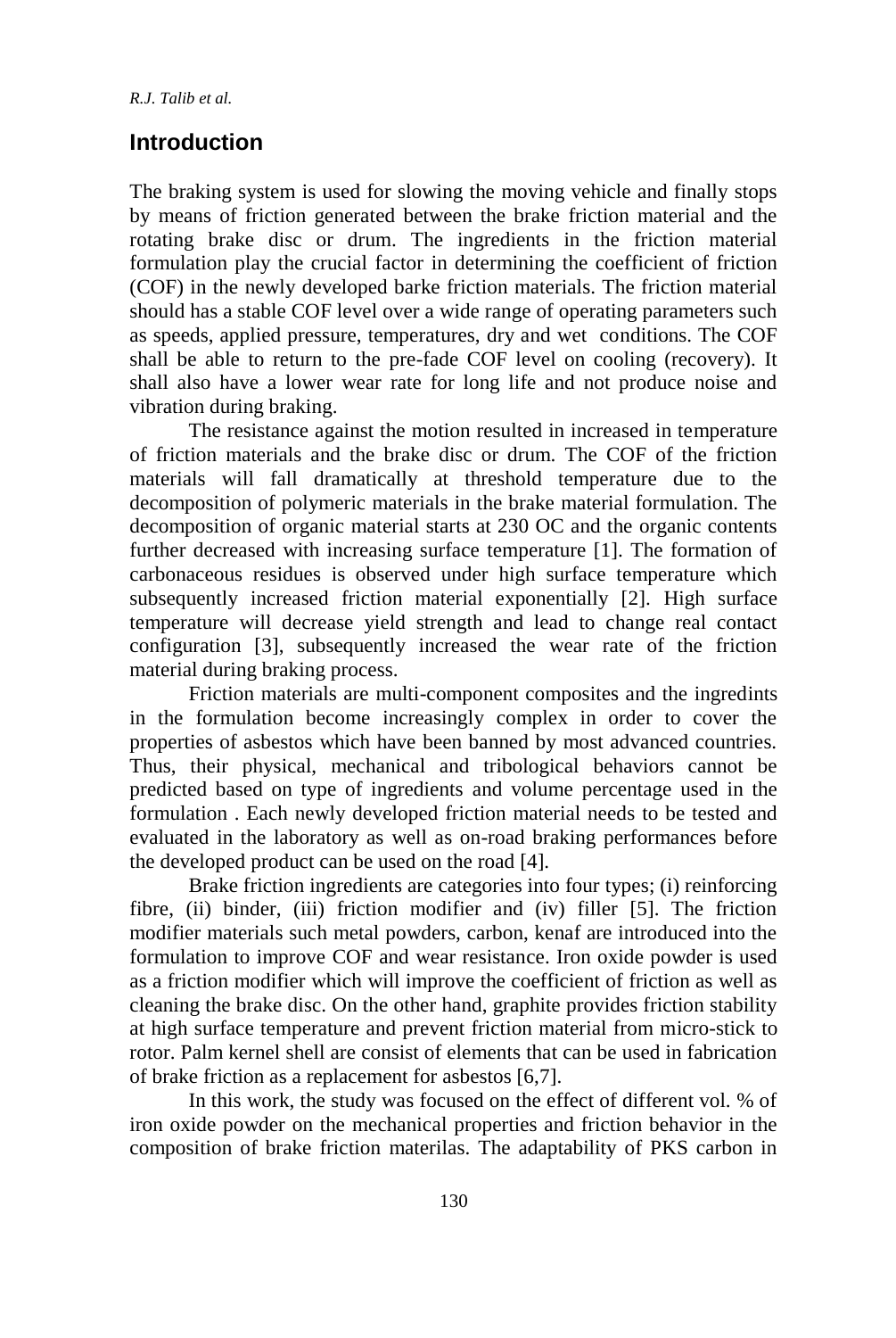the brake friction material will be also explore in this work.

# **Methodology**

In this study, four brake friction materials were prepared by powder metallurgy process; (i) selection of raw materials,(ii) mixing, (iii) pre-form compacting, (iv) warm compacting, and (v) post-baking. Selecting sample T2 as based formulation, vol. % of iron oxide powder was increased by 50 % in sample T3 and decreased by 50 %, in sample T1 while the compositions of the other ingredients are proportionally decreased and incresed, respectively. Sample T was utilising commercial carbon while sample T1, T2, and T3 were using activated carbon from kernel shell (PKS carbon) as their carbon ingredient as shown in Table 1. The ingredients were mixed for 10 minutes and then warm compacted under a pressure of 150 kg/cm2 at a temperature of 190oC. Then, compacted samples were post-baked in an oven for 4 hours at a temperature of 180°C.

| <b>INGREDIENT</b>                           |     | T 1  | T2  | ТЗ   |
|---------------------------------------------|-----|------|-----|------|
| Phenolic resin                              | 10  | 10.9 | 10  | 9.2  |
| Steel fiber                                 | 20  | 21.8 | 20  | 18.2 |
| <i>Iron oxide</i>                           | 15  | 75   | 15  | 22.5 |
| Friction modifier (carbon and kenaf powder) | 30  | 32.6 | 30  | 27.3 |
| Filler (friction dust and Barium)           | 25  | 27.2 | 25  | 22.8 |
| Total (%)                                   | 100 | 100  | 100 | 100  |

Table 1: Composition of Brake Friction Materials

Each sample was subjected to specific gravity, porosity and Rockwell hardness tests in accordance with Malaysia Standard MS 474: Part 6 [8], Japanese Industrial Standard JIS D 4418 [9] and Malaysia Standard MS 474: Part 2 [10], respectively. Rockwell hardness tester in scale R was used in determining the hardness values. The sample was subjected to applied load of 60 kgf using a ball diameter of 12.7 mm. The hardness of the sample was the arithmetic mean of ten indentations.

CHASE dynamometer was used in determining COF and wear behaviors of the samples developed. The friction and wear test procedures were in compliance with Society of Automotive Engineer SAE J616 brake lining test procedures [11]. Samples with a dimension of 25 mm x 25 mm x 6 mm were glued to the backing plate and then attached to brake calipers on the brake drum. The sample was pressed against a rotating brake drum with a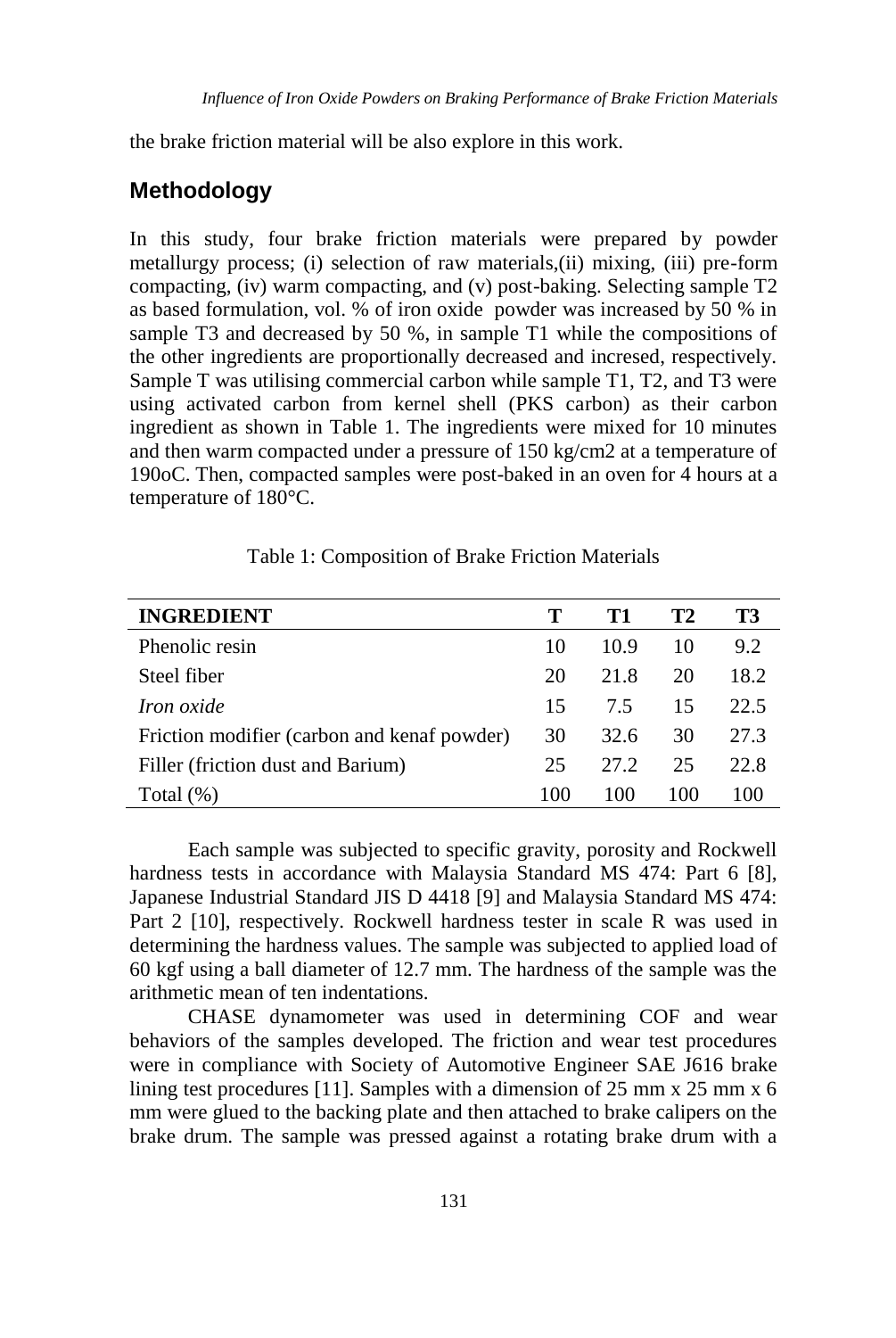#### *R.J. Talib et al.*

constant rotating speed of 417 rpm under a constant normal load of 647 N and subjected to test program as shown in Table 2. The brake friction materials are classified as normal and hot COF. Two-letter friction codes were used, where the first letter represents normal COF and the second letter represents hot COF values, as prescribed by Society of Automotive Engineer SAE J886 [12]. The normal COF is the average of the four readings taken at 200, 250, 300 and 400ºF on the second fade curve. Whereas, the hot COF is the average of the ten readings taken at 400 and 300ºF on the first recovery; 450, 500, 550, 600 and 650ºF of the second fade; and 500, 400 and 300ºF of the second recovery run.

| <b>Test sequence</b> | <b>Temperature</b><br>$\alpha$ പ | <b>Remarks</b>                                              |
|----------------------|----------------------------------|-------------------------------------------------------------|
| Conditioning         | Less than 95                     | Continuous braking, 20<br>minutes                           |
| Initial measurement  | $88 - 99$                        | Take indicator reading at 667<br>N load                     |
| Baseline run         | $82 - 104$                       | Intermittent braking; 10 s ON,<br>20 s OFF, 20 applications |
| First fade run       | 82 - 288                         | Continuous and heater ON                                    |
| First recovery run   | $288 - 82$                       | Continuous and cooling ON                                   |
| $2nd$ measurement    |                                  | Repeat initial measurement                                  |
| Wear run             | 193-204                          | Intermittent braking; 10 s ON,                              |
|                      |                                  | 20 s OFF, 100 applications                                  |
| Second fade run      | $82 - 343$                       | Continuous and heater ON                                    |
| Second recovery run  | $343 - 82$                       | Continuous and cooling ON                                   |
| Baseline rerun       |                                  | Intermittent braking; 10 s ON,                              |
|                      |                                  | 20 s OFF, 20 applications                                   |
| Final measurement    |                                  | Repeat initial measurement                                  |

#### Table 2: Friction and Wear Test Program

# **Results and Discussion**

#### **Physical and Mechanical Properties**

The iron oxide powder filled-up the pore in the sample as the vol. % of iron oxide was increased in the formulation, thus increased the density of the sample as shown in Table 3 and Figure 1. This phenomena also reduced the porosity of the sample (Figure 2). It can be seen in Figure 3 that sample T2 had the highest hardness and second lowest porosity, which indicate this sample is the best formulation in producing the the best mechancial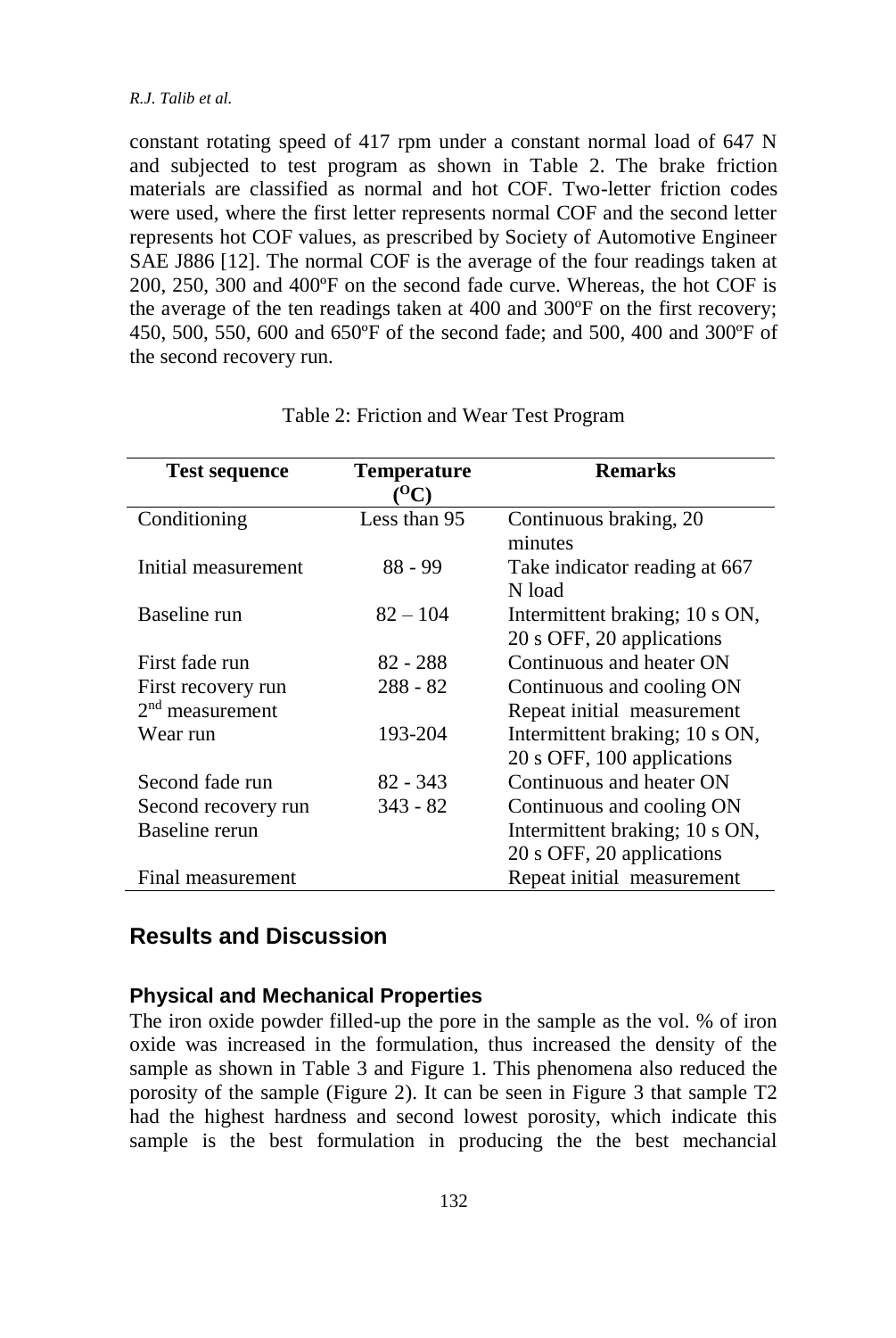properites. As the vol.% of iron oxide powder further increased in sample T3, the hardness of the sample decreased. This could be due to a lesser steel fibres in the formulation as well as due to the non-homegenoues characteristics of the friction material as shown in Figure 3. Figure 3(a) and Figure 3(b) were the SEM images taken on the same sample at two different locations which clearly shows that the ingredients are not evenly distributed. Rockwell Hardness was measured using  $\frac{1}{2}$ " ball, when the ball hit the area which composed high percentage of metallic material, the hardness will be higher [13]. Test results show that the porosity increases with increase in vol% of iron oxide. However, the hardness increases as the vol% of iron oxide increases up to 15% volume percentage of iron oxide powder and then decreases when further increase of vol% of iron oxide. Thus, it could be concluded that the hardness of the brake friction material was not simply correlated with vol. % of the ingredients in the formulation.

| <b>Sample</b>  | <b>Density</b>        | <b>Porosity</b> | <b>Hardness</b> |
|----------------|-----------------------|-----------------|-----------------|
|                | (gm/cm <sup>3</sup> ) | (%)             | $(HR_R)$        |
| т              | 2.39                  | 16.8            | 87.6            |
| T1             | 2.01                  | 25.9            | 94.7            |
| T <sub>2</sub> | 2.09                  | 20.2            | 103.8           |
| T <sub>3</sub> | 2.14                  | 17.4            | 99.6            |
|                |                       |                 |                 |
|                |                       | 30              |                 |

orosity (%)  $\overline{20}$ 

 $10$ 

 $\mathbf{0}$ 

T







 $T<sub>1</sub>$ 

Sample

 $T<sub>2</sub>$ 

T<sub>3</sub>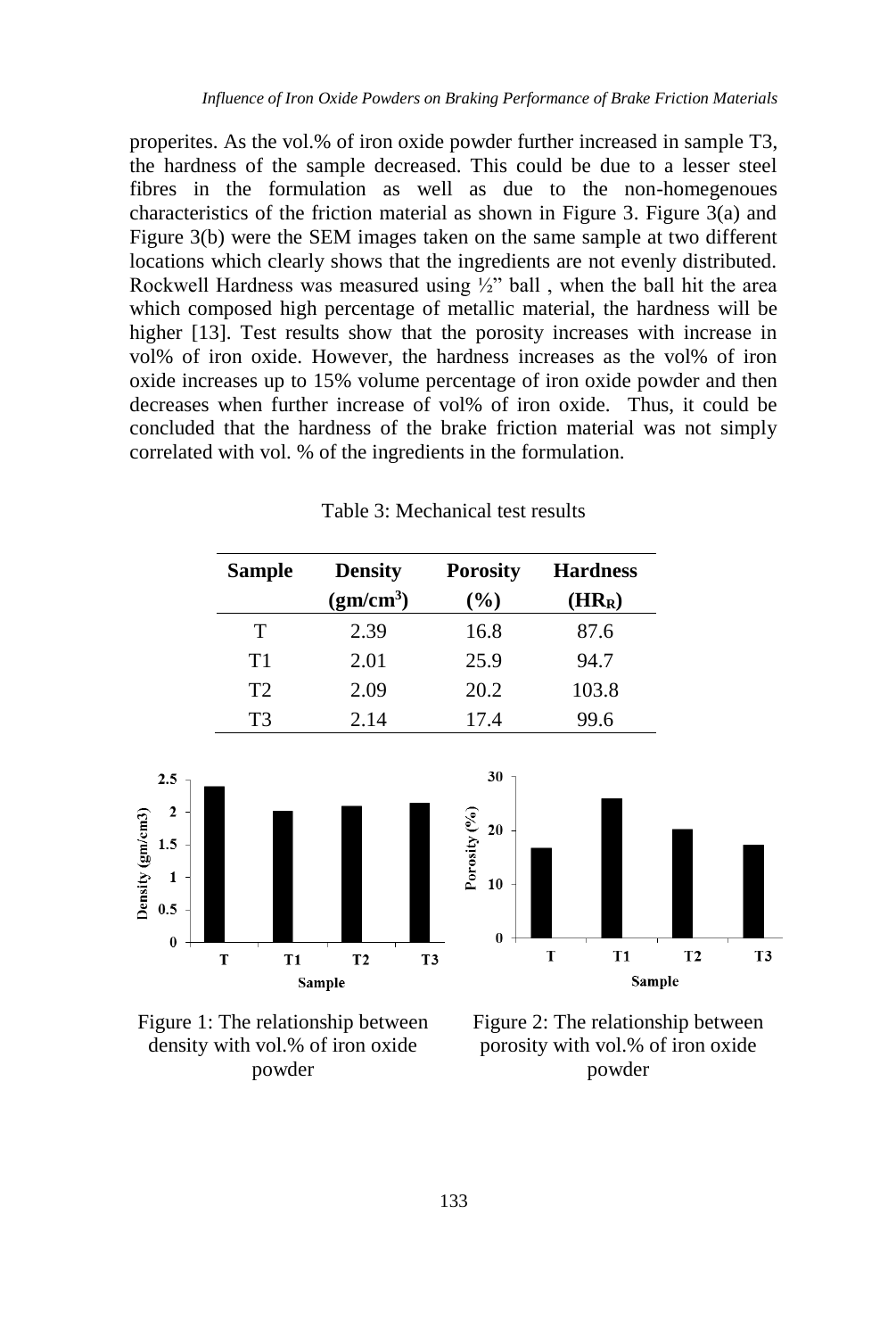

Figure 3: The relationship between hardness with iron oxide vol.%



Figure 4. SEM images showing non-homogeneous structure of sample T3 at; (a) location 1, (b) location 2

#### **Coefficient of Friction**

Table 4 shows that all the four developed samples complied with the requirements of Automotive Manufacturer Equipment Companies Agency (AMECA), USA [14] which specified that the COF; (a) shall have normal friction coefficient of 0.25 and higher or a hot of 0.15 and above, (b) shall have friction coefficient above 0.15 between 200 and 550 <sup>O</sup>F inclusive in second fade, or between 300 and 200 <sup>O</sup>F during the secondary fade.

It can be seen in Figure 5 that sample T2 which was composed of 15 % volume percentage of iron oxide powder in the formulation produced the highest COF. Iron oxide powder is used as a modifier to improve COF and cleaning of brake disc. Too much oxide powder in the formulation will result in less binding of ingredients in the formulation, thus reduced COF. Reduction of 50 % volume percentage of iron oxide from based formulation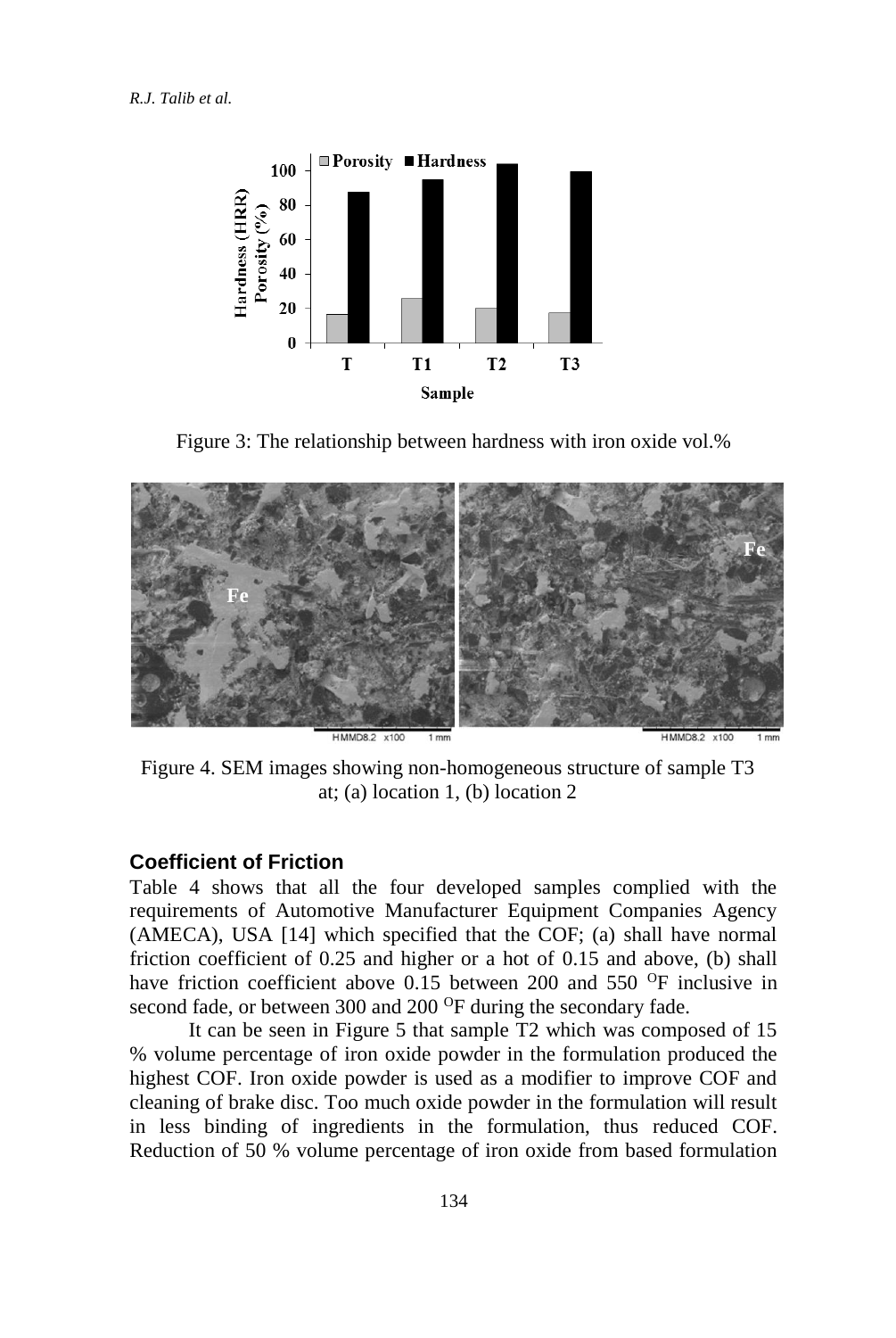result in slightly lower COF as compared to the base formulation which could due to less resistant to sliding during braking process. All the three samples (T1, T2, T3) utilizing PKS carbon as carbon content had higher COF as compared with sample T using commercial carbon even though compose of different vol. % of iron oxide powder. Thus, it could be concluded that PKS can be used to replace commercial carbon in the formulation of brake friction materials.

Sample T and sample T2 were composed of the same vol. % of ingredients except that sample T was a commercial carbon while sample T2 utilising PKS carbon. Sample T2 has much higher COF than sample T which could be due better properties of PKS carbon as compared with commercial carbon. PKS carbon composed of Alminium oxide and Silica oxide, potassium and phosphorus [15]. Alminium oxide and silica oxide improve the COF and clean the counter friction materials by removing iron oxides the from counter surface material during braking process. This could be the reason why sample using PKS carbon has higher COF than sample using commercial carbon.

| <b>Sample</b>  | Coefficient of Friction $(\mu)$ |       |                |        | Fade % | <b>Thickness</b> |
|----------------|---------------------------------|-------|----------------|--------|--------|------------------|
|                | Normal                          | Hot   | <b>Highest</b> | Lowest |        | $loss$ (mm)      |
| т              | 0.284                           | 0.270 | 0.294          | 0.241  | 18.0   | 0.15             |
| T <sub>1</sub> | 0.411                           | 0.322 | 0.425          | 0.261  | 38.6   | 0.24             |
| T2             | 0.431                           | 0.364 | 0.439          | 0.333  | 24.1   | 0.21             |
| T3             | 0.353                           | 0.303 | 0.367          | 0.245  | 33.2   | 0.41             |

Table 4: Friction and wear test results

Figure 5 shows that COF of all samples slightly increased with increasing brake drum temperature and then decreased when the surface temperature has reached the temperature of 150˚C. This paper discuss only the second fade and recovery characteristics because the temperature generated during this braking operation can go as high as 300°C (572 °F), which is well above the decomposition temperatures of phenolic resin. The COF increased at the beginning of braking due to the abrasion mechanism and enlargement of the contact area during sliding process [16]. Subsequently, COF decreased with increasing surface temperature due to the degradation of the phenolic resin which starts to melt at the temperature of 150˚C. Above the degradation temperature, the bond between metal fiber and resin is weakened by thermal metal grains [1], thus reducing the COF.

Fade percentage of base formulation sample T2 recorded the lowest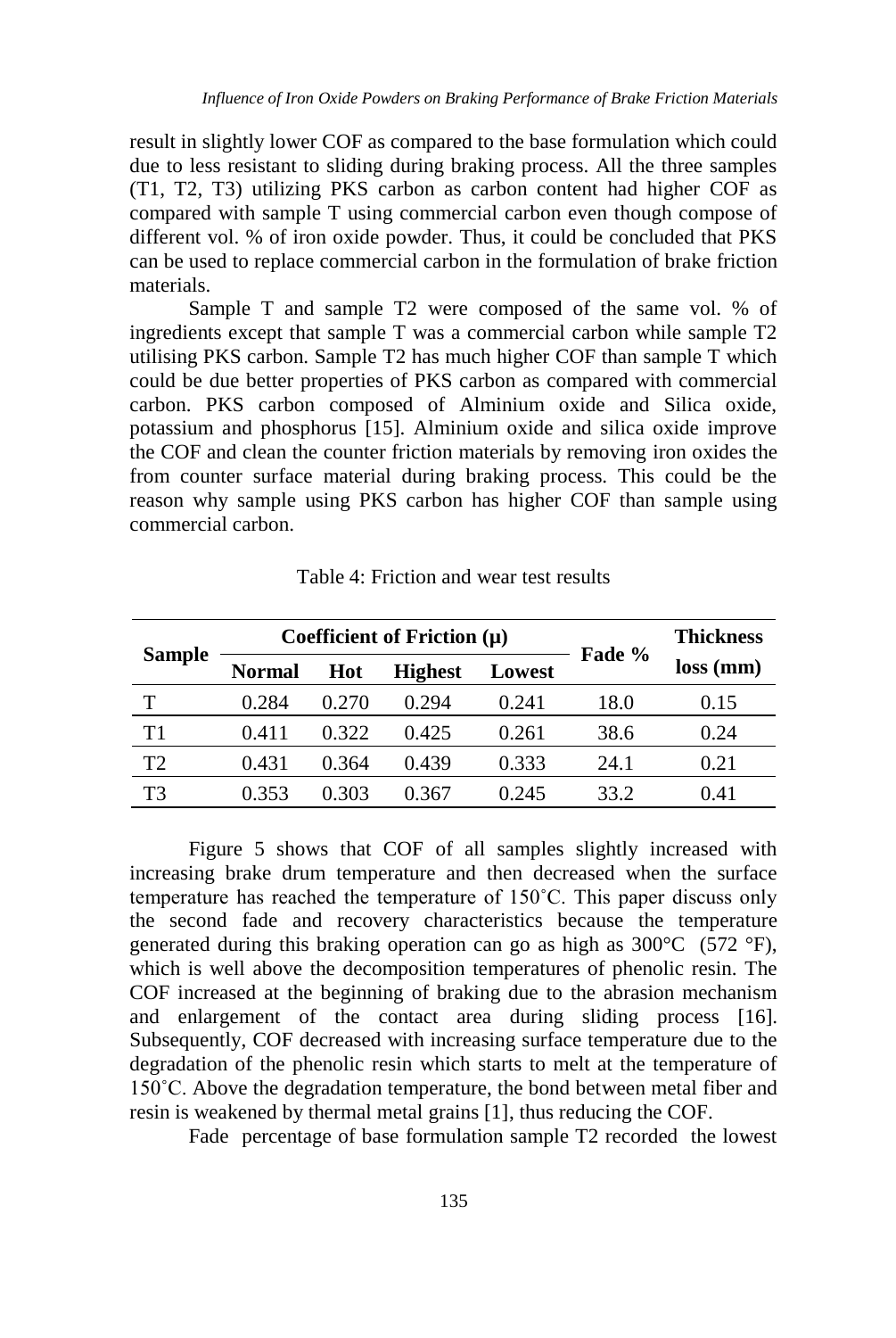value as compared to the two sample utilising PKS carbon (Table 4). Higher fade percentage requires higher pedal force to stop the moving vehicles. Thus, it could be postulated that the optimum vol % of iron oxide powder in the formulation was 15 % which produced the highest COF and the lowest fade percentage among the three samples utilising PKS carbon. It can be seen in Figure 6 that all the sample almost recover to to their respective base line COF values when the brake are cooled to  $93.3^{\circ}$ C (200  $^{\circ}$ F),



Figure 5: COF on second fade



Figure 6: COF on second fade recovery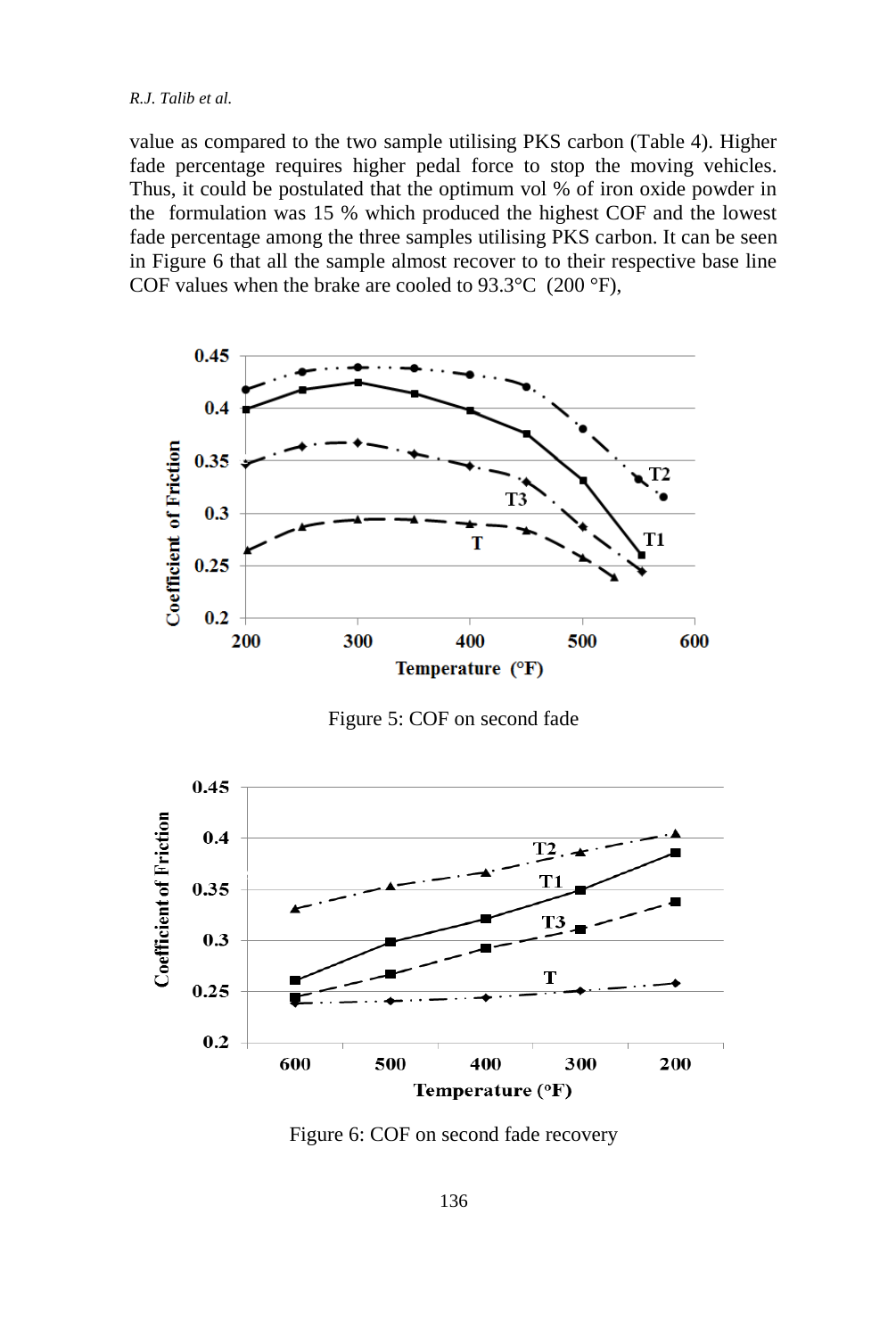#### **Thickness Loss**

The thickness loss of the friction material increased with increasing vol. % iron powder oxide in the formulation as shown in Fig. 7. The thickness loss of sample T3 which was composed the highest vol. % iron oxide powder recorded the highest thickness loss. This could be due to binding propeties of ingredient become weaker with increased of vol. % iron oxide powder in the formulation. The surface temperature of friction material and brake increased with increasing braking time due the heat generated between the two counterparts. High temperature results decrease in yield strength of the sample and lead to change in the wear mechanism [3]. This phenomenon can be seen in Figure 8 and Figure 9. In early stage of braking, abrasion mechanism was observed due to ploughing of harder asperities on the friction surface materials as shown in Figure 8. Subsequently, the peak asperities were sheared and became blunt. The two-way transfer during braking caused the formation of transfer layers on the sliding surfaces as observed in Figure 9 which is the symptom of adhesive wear mechanism. The adhesion of the transfer layer becomes weak under high temperature resulting in flaking of the transfer layers and thus increase wear rate of the friction material (Figure 10).



Figure 7: The relationship thickness loss with vol. % iron oxide powder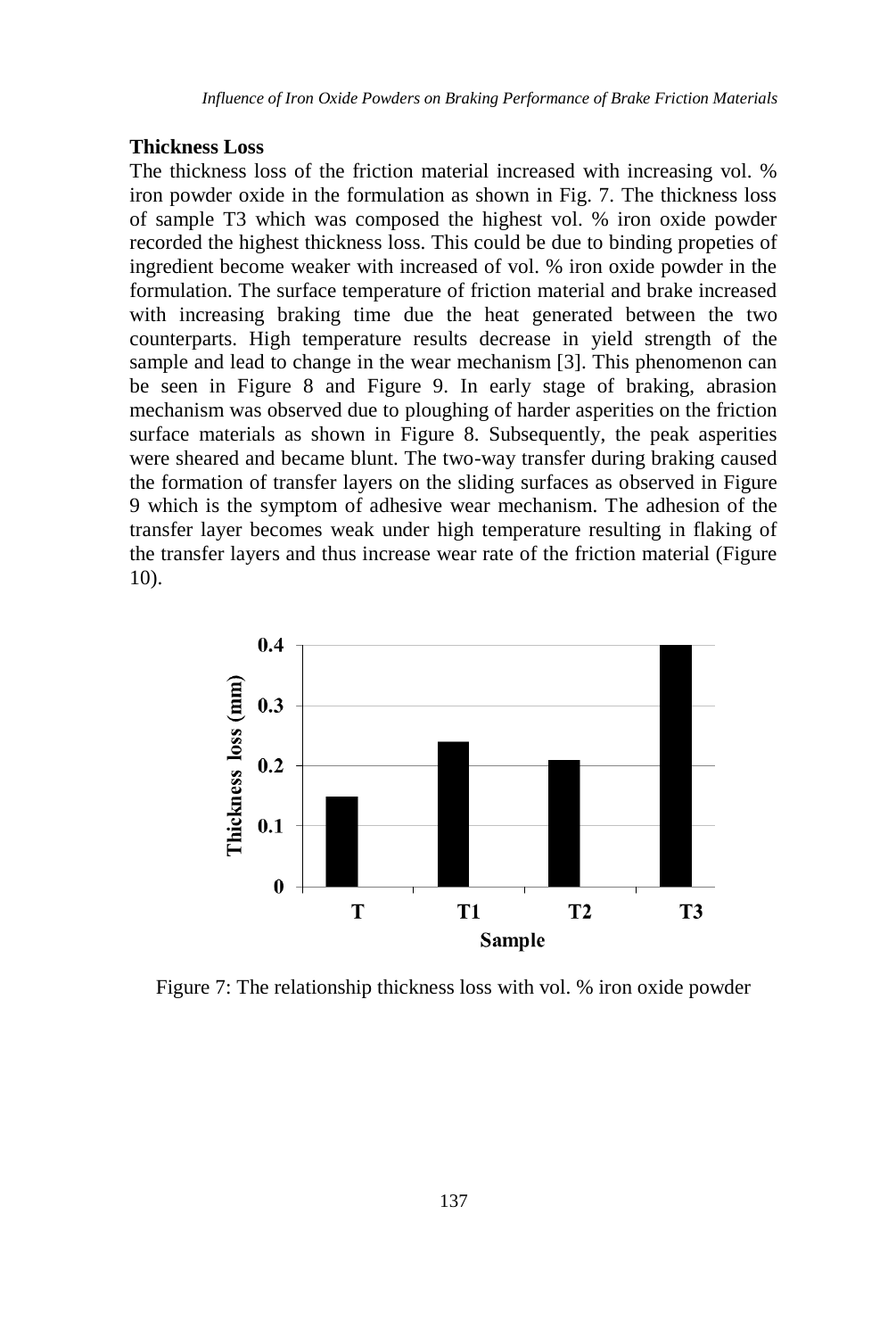

Figure 8: Abrasion mechanism, Sample T2

Figure 9: Adhesion mechanism, Sample T2



Figure 10: Flaking of transfer layer

### Sample T1

Figure 11 represents the relationship between the mechanical with thickness loss. From this figure it could be concluded that there is no simple correlation between the porosity with the thickness loss. Thickness loss of 0.15 mm is a sample T using commercial carbon with 15 % volume percentage of iron oxide powder. When comparing with sample T2 using PKS carbon with the same vol. % of iron oxide powder, sample T has less thickness loss. Thus, the thickness loss of friction materials will depend on what of type of carbon used in the formulation. In case of hardness, it was observed that the thickness loss increased with increasing sample hardness. This phenomenon could be due to less binding between metallic ingredients with increasing vol. % of iron oxide powder in formulation and the nonhomogeneous microstructure.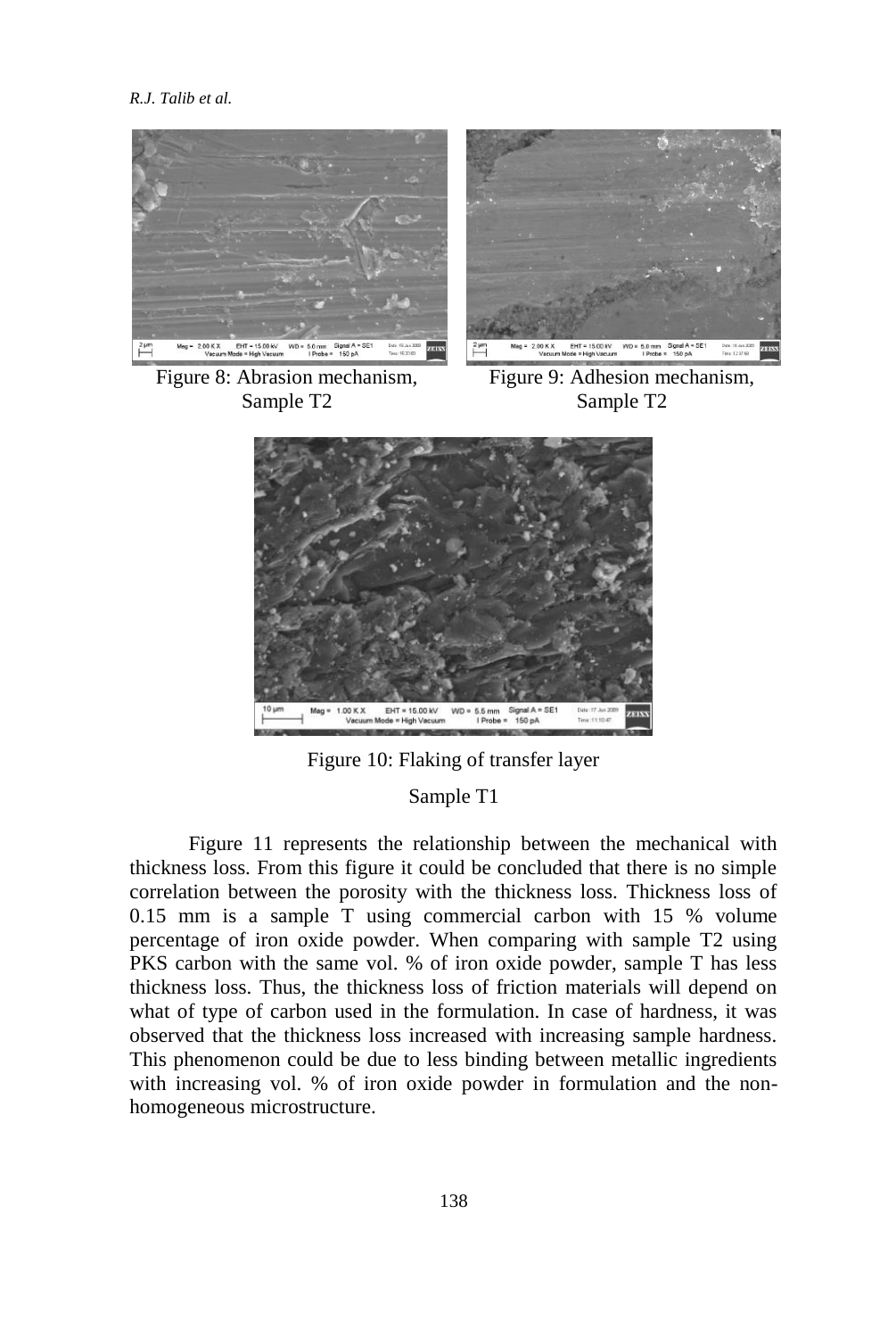

Figure 11: The relationship mechanical properties with thickness loss

Table 5 shows the effect of type of carbon and vol. % of iron oxide powder used in the formulation. Sample using commercial has the lowest mechanical and tribological properties as compared to other three samples using PKS carbon. This shows that type of carbon used in the formulation has significant effect on the mechanical and tribological properties. The highest hardness and hot COF are obtained when the sample was composed of 15 % volume percentage of iron oxide and then decreases as vol. % of iron oxide powder increases. Thus, it could be postulated that there are no simple correlations between vol. % of iron oxide powder with mechanical properties and tribological properties.

It was observed in Table 5 that sample T3 has higher hardness than sample T1 but has higher thickness loss. Sample T1 has higher porosity than sample T3 but has lower thickness loss. Generally, higher hardness shall have less thickness loss and higher porosity shall have higher thickness loss, but not in the case of brake friction materials. These phenomena could due to non-homogeneous characteristics of the friction material as shown in Figure 3. Thus, it could be concluded that there are also no simple correlations between the mechanical properties with tribological properties.

A new formulation needs to be characterised on its mechanical and tribological properties before can be decided which formulation is the best formulation. The decision will be based on the tribological properties rather than the mechanical properties. The best formulation supposed to have the highest hot COF with less percentage of fade and lowest wear rate. On the other hand, the mechanical properties are used for quality control purpose to ensure the manufacturing processes are following the material formulation and the process parameters.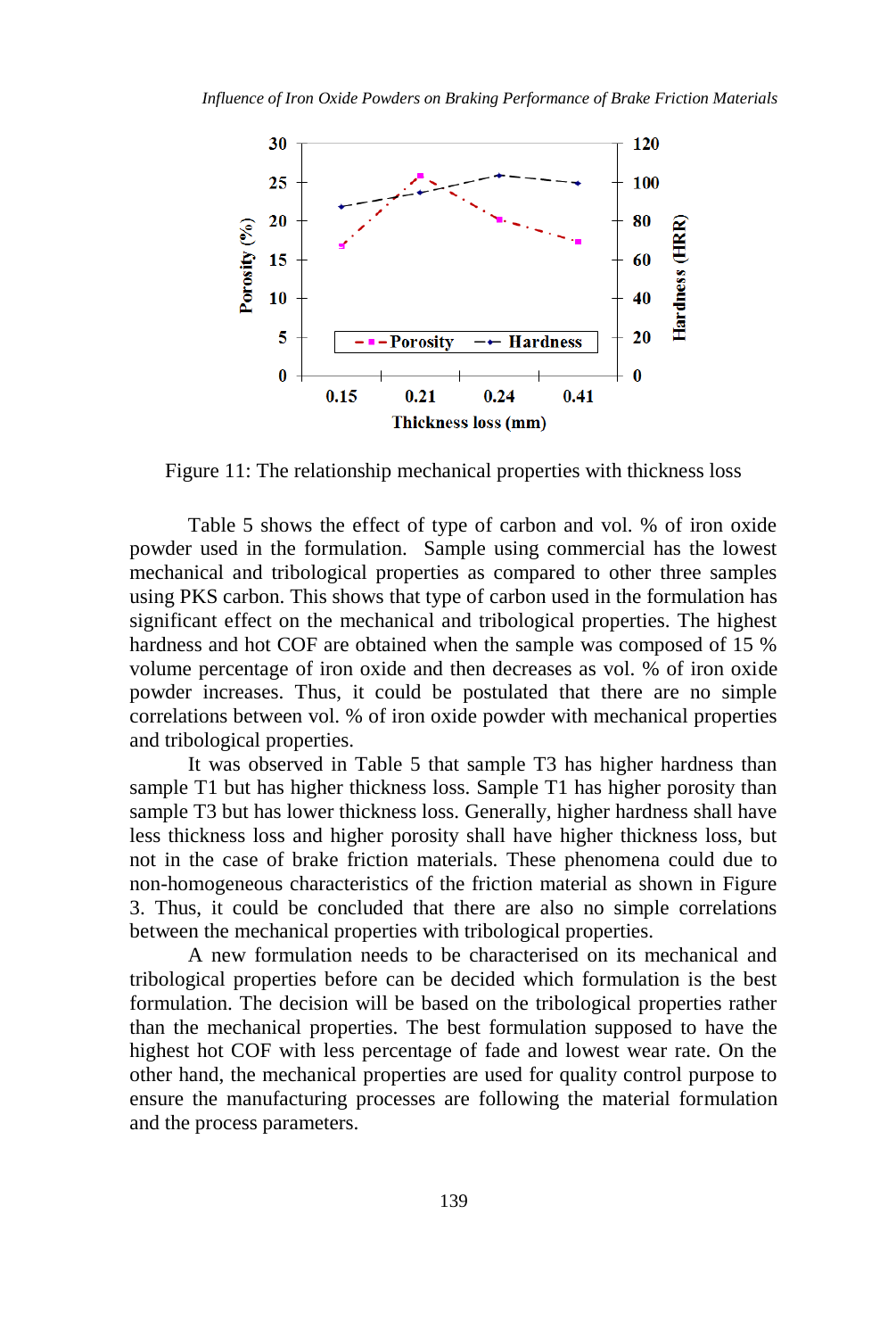| <b>Sample</b> |            | Carbon Iron oxide Porosity Hardness |               |       | Hot        | Thickness   |
|---------------|------------|-------------------------------------|---------------|-------|------------|-------------|
|               | type       | $\left(\text{vol. }\%$              | $\frac{9}{6}$ | (HRR) | <b>COF</b> | $loss$ (mm) |
| T             | Com        | 15.0                                | 16.8          | 87.6  | 0.270      | 0.15        |
| T1            | <b>PKS</b> | 7.5                                 | 25.9          | 94.7  | 0.322      | 0.24        |
| T2            | <b>PKS</b> | 15.0                                | 20.2          | 103.8 | 0.364      | 0.21        |
| ፐ3            | <b>PKS</b> | 22.5                                | 174           | 99.6  | 0.303      | 0.41        |

Table 5: Summary of mechanical and tribological test results

# **Conclusions**

Four newly developed friction materials samples with varying the vol.% of iron oxide had been subjected to mechanical and CHASE dynamometer friction tests. The following phenomena could be postulated as follows;

- (i) The braking performance of brake friction depends on vol. % of iron oxide powder in the formulation. Too much vol. % of iron oxide powder in the composition will result decrease in COF due to less binding of the composition. If less than the optimum vol. % will also result decrease in COF due less resistant to sliding during braking.
- (ii) Sample T2 which was composed of 15 % volume percentage of iron oxide powder is the best formulation based on the mechanical and tribological properties test results,
- (iii) PKS carbon could be used to replace the commercial in the brake friction material formulation,
- (iv) There are no simple correlations between the vol. % of iron oxide with mechanical properties and tribological properties,
- (v) There are also no simple correlations between the mechanical properties with tribological properties,
- (vi) On set of second fade braking, the COF increased with increasing temperature to abrasion wear mechanism and enlargement of the contact area. Thereafter, COF decreased when the surface temperature has reached the temperature of 150˚C due to the decomposition of the phenolic resin in the formulation. It could be also due to the shearing of the peak asperities and formation of friction film,
- (vii) Transition of wear mechanism from abrasion to severe adhesion under high surface temperature could be the reason increase in thickness loss.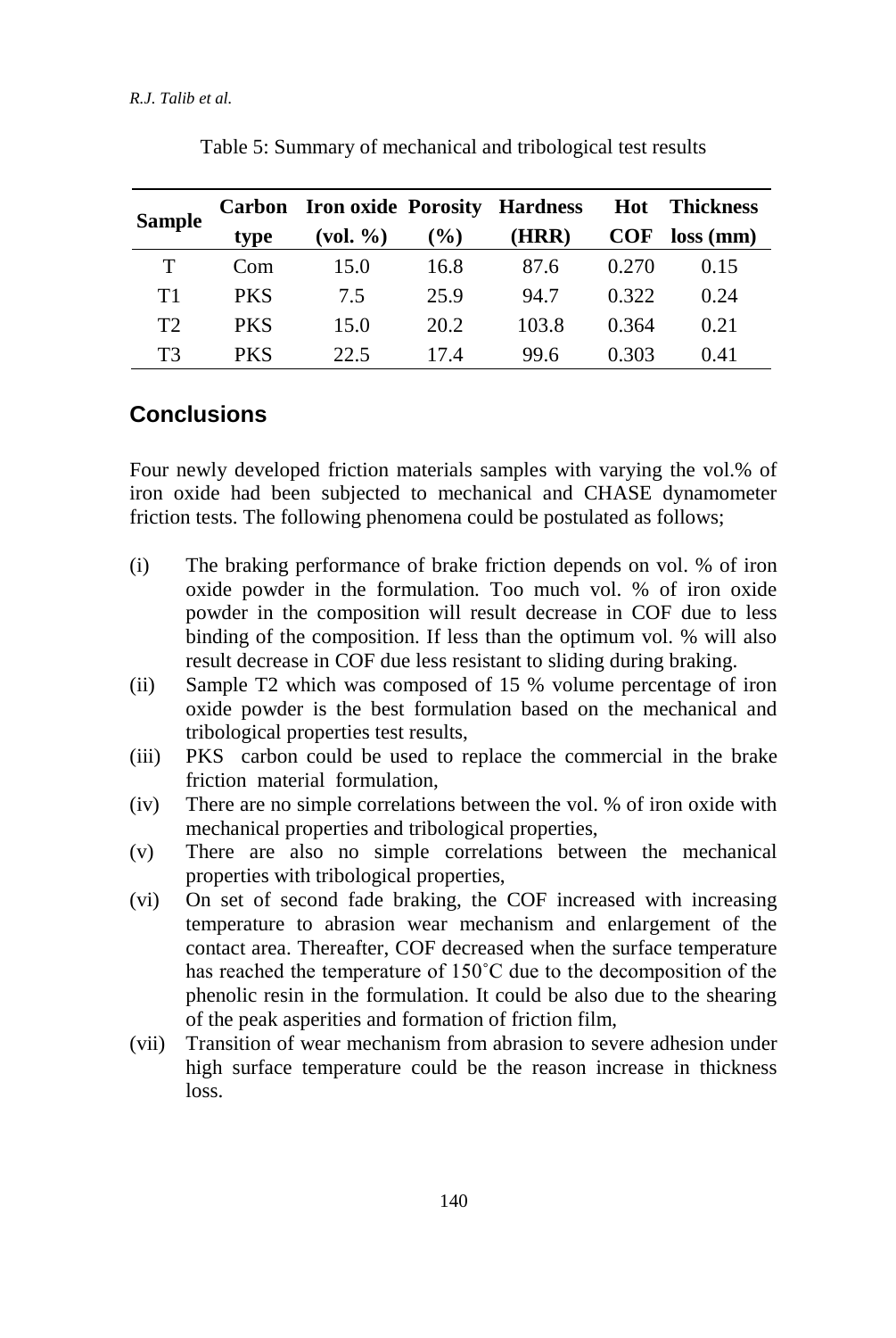# **Acknowledgement**

This research was supported by Ministry of Science, Technology and Innovation, Malaysia with Sciencefund grant No. 06-01-01-SF0809. The author would like to thank Universiti Teknologi MARA and SIRIM Berhad for providing research facilities.

# **References**

- [1] X. Zhigao, and L. Xiaofei. "A research for the friction and wear properties of a metal-fiber-reinforced composite material", *Mechanical Properties Materials Design, International Symposia Proceedings*, Volume 5, edited by Boqun Wu. (Elsevier Science Publisher 1991), pp 611 – 615, 1991.
- [2] M. G. Jacko. "Physical and chemical changes of organic disc pads in service", *Wear,* 46, pp. 163 – 175, 19
- [3] So, H. "Characteristics of wear results tested by pin-on disc at moderate to high speeds", *Tribology International,* 29 (5), pp. 415 – 423, 1996.
- [4] R. J. Talib, M. S. Selamat and R. Kasiran "Selection of best formulation for semi-metallic brake friction materials development", *Powder Metallurgy*, edited By Katsuyoshi Kondoh, InTech, Rijeka, Croatia, pp 1– 30, 2012
- [5] D. Chan and G.W. Stachowiak. *Proc. Instn Mech. Engrs, Vol 218 Part D: J.* Automobile Engineering, pp. 953-96 2004
- [6] K. K. Ikpambese, D. T. Gundu, and L. T. Tuleun, "Evaluation of palm kernel fibers (PKFs) for production of asbestos-free automotive brake pads", *Journal of King Saud University - Engineering Sciences*, 2016, 28, 110–118
- [7] K.Deepika, C. Bhaskar Reddy, D.Ramana Reddy, "Fabrication and performance evaluation of a composite material for wear resistance application", *International Journal of Engineering Science and Innovative Technology (IJESIT)*, 2 (6), November 2013
- [8] MS 474. Part 1 Malaysia Standarad. "Methods of Test for automotive friction materials *(Brake Linings, Disc Pads and Bonded Shoe): Specific gravity* (First Revision)", (2003)
- [9] JIS D 4418, 1996. Japanese Industrial Standard. "Test procedure of porosity for brake linings and pads of automobiles"
- [10] MS 474. Part 2, Malaysia Standarad. "Methods of Test for Automotive Friction materials (Brake Linings, Disc Pads and Bonded Shoe): Rockwell Hardness Test" (First Revision), 2003.
- [11] SAE J661, Brake lining quality test procedure, Society of American Engineers, Warrendale, USA, Feb. 1997.